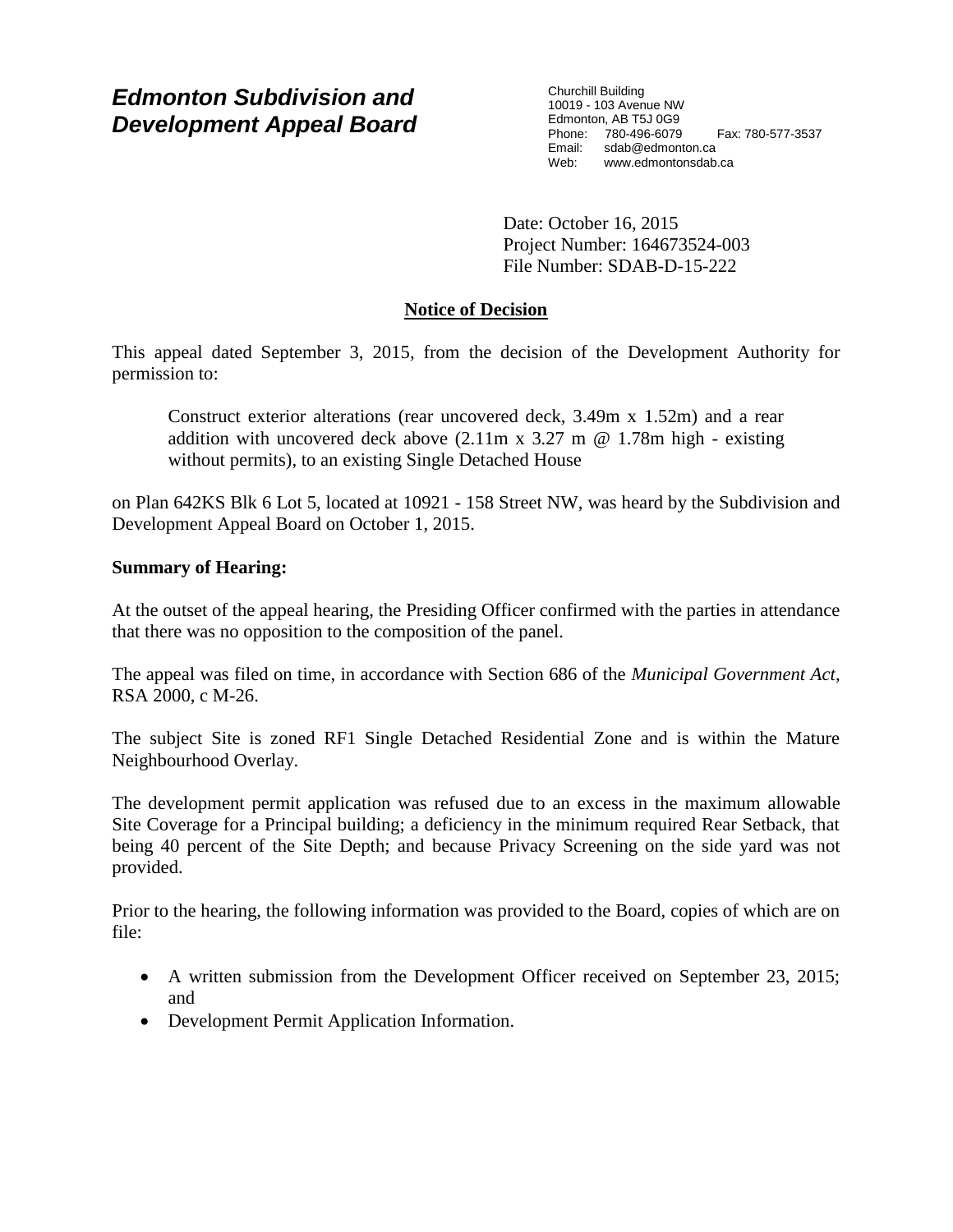The Appellant initially stated he did not know why he was here as the deck had been built as per the City's approval. The Board, with the Appellant's agreement, decided to have the Development Officer present first.

The Board heard from Mr. J. Booth, representing the City of Edmonton Sustainable Development Department who provided the following information:

- 1. The structure was not built according to the approved plan; the deck was larger than approved and while the basement entry had been approved, the enclosure of this rear entry was not. He displayed the original plans that had been submitted and approved. The rear elevation view showed no enclosed area to the basement entry.
- 2. The deck, as built, comes farther into the rear setback than what was originally approved. This increases the variance required on the rear setback and the maximum allowable site coverage has also been exceeded.

Mr. Booth provided the following responses to questions:

- 1. His file shows four signatures of support from neighbours that had been provided by the Applicant, but a full 60 metre community consultation had not been done. He was uncertain why the community consultation requirement had been waived during the initial application process, as the Development Officer who worked on it is no longer with the City.
- 2. This matter arose because of a Compliance Certificate Application. The Real Property Report on file did not match the plans as provided by the Appellant.
- 3. A failed inspection for the basement suite raised suspicion that there may be two secondary suites rather than one, but the inspector was unable to gain access. That inspector had taken the photos attached to Mr. Booth's submission.
- 4. The 1.72 metre variance granted for the Rear Setback with the original Development Permit application has now increased to a 3.09 metre encroachment into the Rear Setback.
- 5. The regulations under the Mature Neighbourhood Overlay are vague as to the requirements for privacy screening on decks. The requirements arise when platform structures are greater than 1 metre in Height. When Mr. Booth requests privacy screening he asks for a proposal from the Applicant and then reviews it to determine its sufficiency. Lattice, landscaping or a wall were given as examples of acceptable privacy screening.

The Board heard from the Appellant, Mr. A Duarte, who provided the following information:

- 1. He confirmed he now had a clearer understanding of why this appeal was before the Board.
- 2. He had supplied the City with amended plans in February 2015, which showed the entrance to the basement and the deck size. He contended that what was submitted in February 2015, showed the enclosure to the back entrance, and the deck had been built exactly as approved by the City.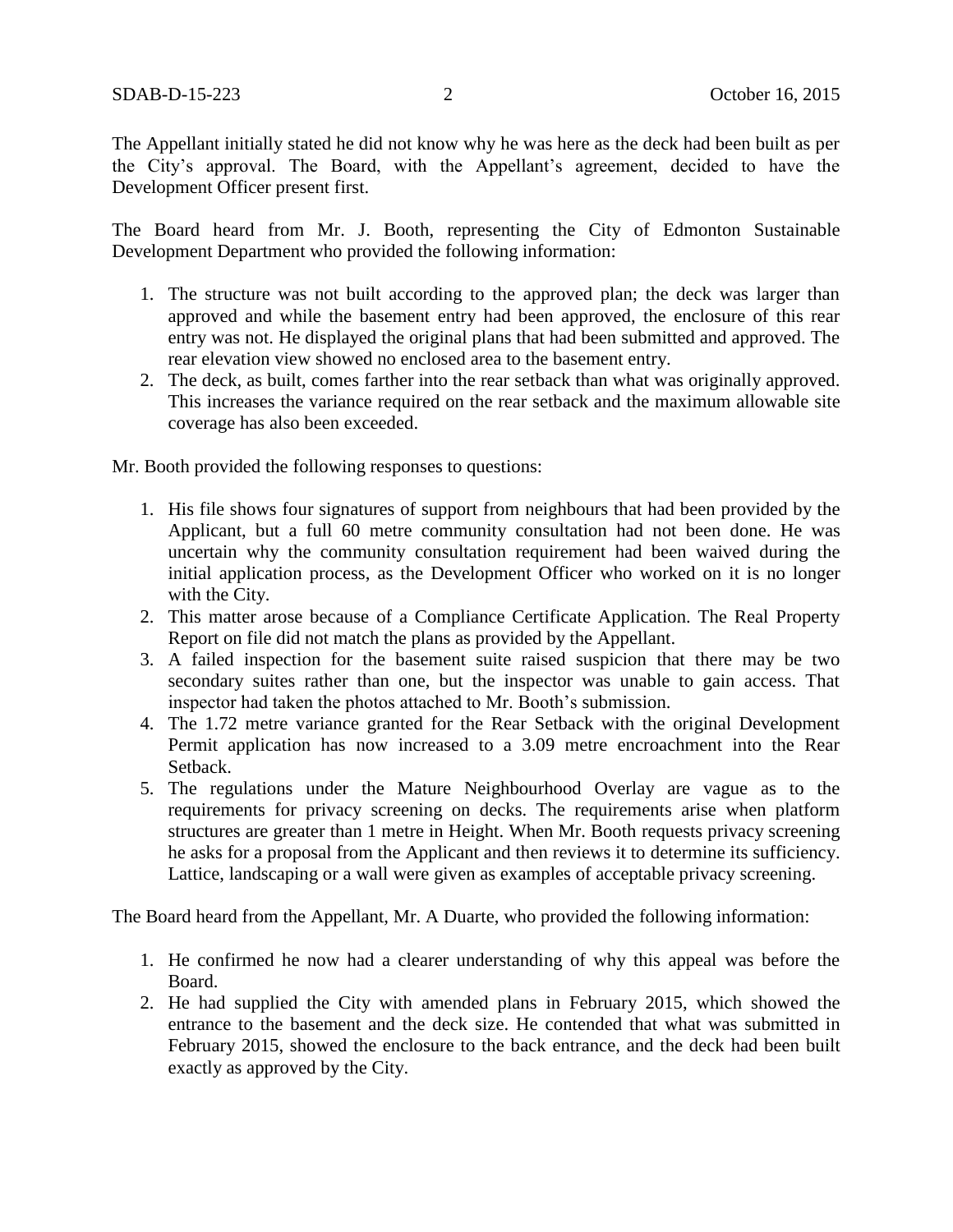- 3. The plans accompanying the permit, which were submitted by the Development Authority, were shown to the Appellant and he confirmed that these are the plans he was referring to.
- 4. When asked why the plans do not match the structure as it currently exists and specifically that the plans do not show the enclosed rear entry to the basement, he advised that a five foot deck did not serve the purpose of the residents of the house.
- 5. The City had asked him to provide plans which he obtained and submitted in February 2015. Subsequently, he repeatedly called the City for the Real Property Report since he had supplied the City with all they needed.
- 6. The deck was originally intended to be square-shaped, but he turned it into an L shape above the basement door to satisfy the City. He referred the Board to the  $3<sup>rd</sup>$  photo on the first page of the Development Officer's report.
- 7. He agreed that the deck that was approved on paper is not what was actually built.

Mr. Duarte provided the following responses to questions:

- 1. He recently consulted with his neighbours on either side of the subject property after building the structure. He received no opposition but was not able to provide signatures.
- 2. He had made the deck smaller than what was shown on the original plan to satisfy the City and made it L shaped rather than square.
- 3. The deck is 5 feet wide for most of the structure except for the 7 foot wide portion that extends above the basement door.

#### **Decision:**

The appeal is ALLOWED and the development, including the revised deck and basement enclosure, is APPROVED, subject to the following CONDITIONS:

- 1. The Appellant must submit plans to the satisfaction of the Board which show:
	- a. The proposed development as built, including plans for the revised rear entry;
	- b. The full basement plan; and
	- c. All plans to be submitted to the Subdivision and Development Appeal Board by November 13, 2015.

In granting the development, the following variances to the *Edmonton Zoning Bylaw* are allowed:

- 1. A variance of 9.32 square metres to the maximum allowable site coverage for a Principal building pursuant to Section 110.4(7)(a);
- 2. A variance of 3.09 metres to the minimum required Rear Setback pursuant to Section 814.3(5); and
- 3. The requirement for privacy screening on the deck is waived pursuant to Section 814.3(8).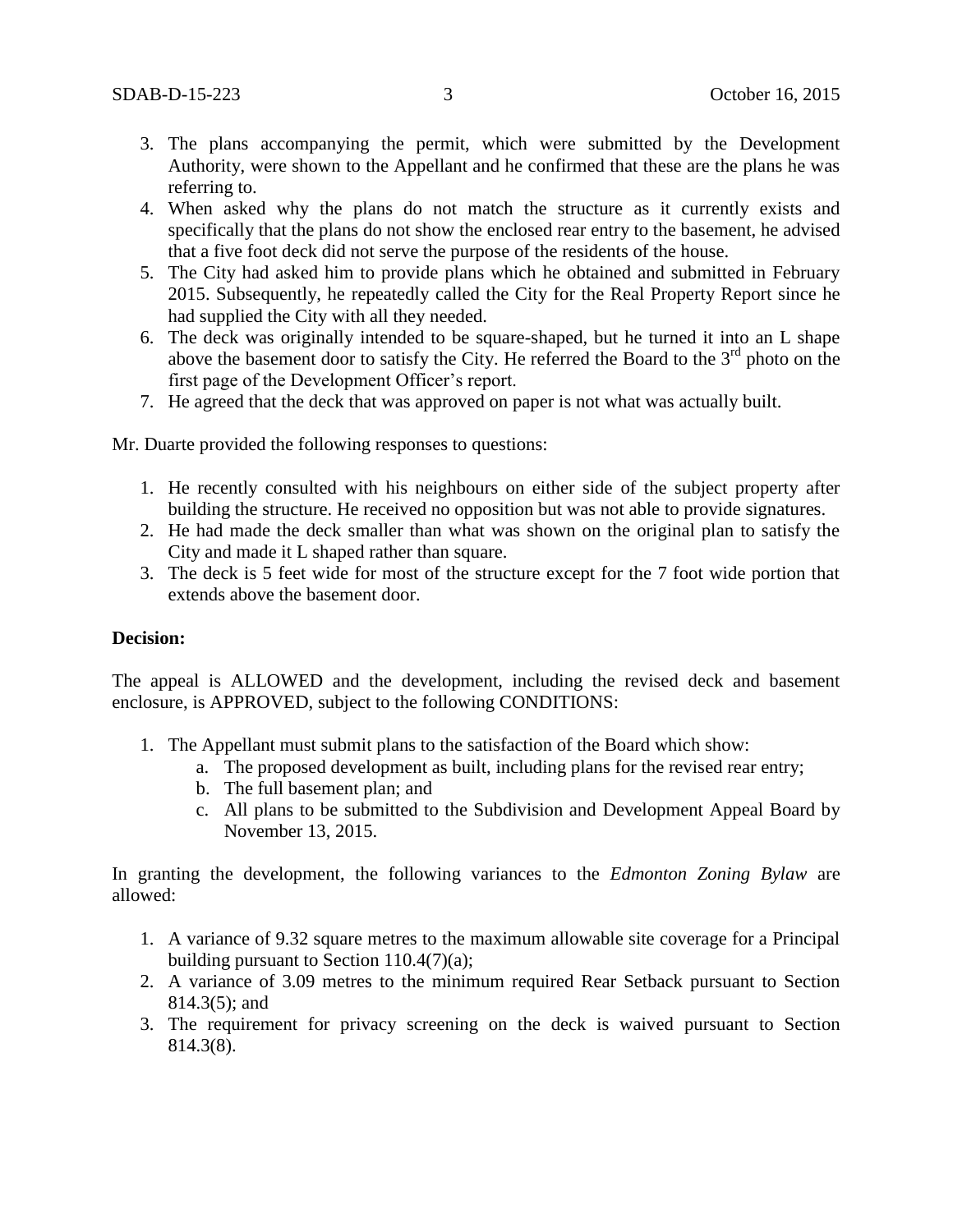#### **Reasons for Decision:**

The Board finds the following:

- 1. The proposed development is an addition to a Permitted Use in the RF1 Single Detached Residential Zone.
- 2. The Board finds that the additional enclosure of the basement entry and the projection of the deck will not unduly interfere with the amenities of the neighbourhood nor materially interfere with or affect the use, enjoyment or value of neighbouring parcels of land for the following reasons:
	- a. The Appellant's evidence that he had consulted with the two most affected neighbors to the north and the south, and received no objections; and
	- b. The fact that no one appeared in opposition to the proposed development.
	- c. Photographic evidence indicated that existing mature landscaping provides adequate screening on the north edge of the deck.
- 3. The Board notes that the conditions for approval are for a Single Detached House with a single Secondary Suite. Any additional Dwelling requires a new development permit application.

#### **Important Information for the Applicant/Appellant**

- 1. This is not a Building Permit. A Building Permit must be obtained separately from the Sustainable Development Department, located on the  $5<sup>th</sup>$  Floor, 10250 – 101 Street, Edmonton.
- 2. Obtaining a Development Permit does not relieve you from complying with:
	- a) the requirements of the *Edmonton Zoning Bylaw*, insofar as those requirements have not been relaxed or varied by a decision of the Subdivision and Development Appeal Board;
	- b) the requirements of the *Alberta Safety Codes Act*, RSA 2000, c S-1;
	- c) the requirements of the *Permit Regulation*, Alta Reg 204/2007;
	- d) the requirements of any other appropriate federal, provincial or municipal legislation; and
	- e) the conditions of any caveat, covenant, easement or other instrument affecting a building or land.
- 3. When an application for a Development Permit has been approved by the Subdivision and Development Appeal Board, it shall not be valid unless and until any conditions of approval, save those of a continuing nature, have been fulfilled.
- 4. A Development Permit will expire in accordance to the provisions of Section 22 of the *Edmonton Zoning Bylaw 12800*, as amended.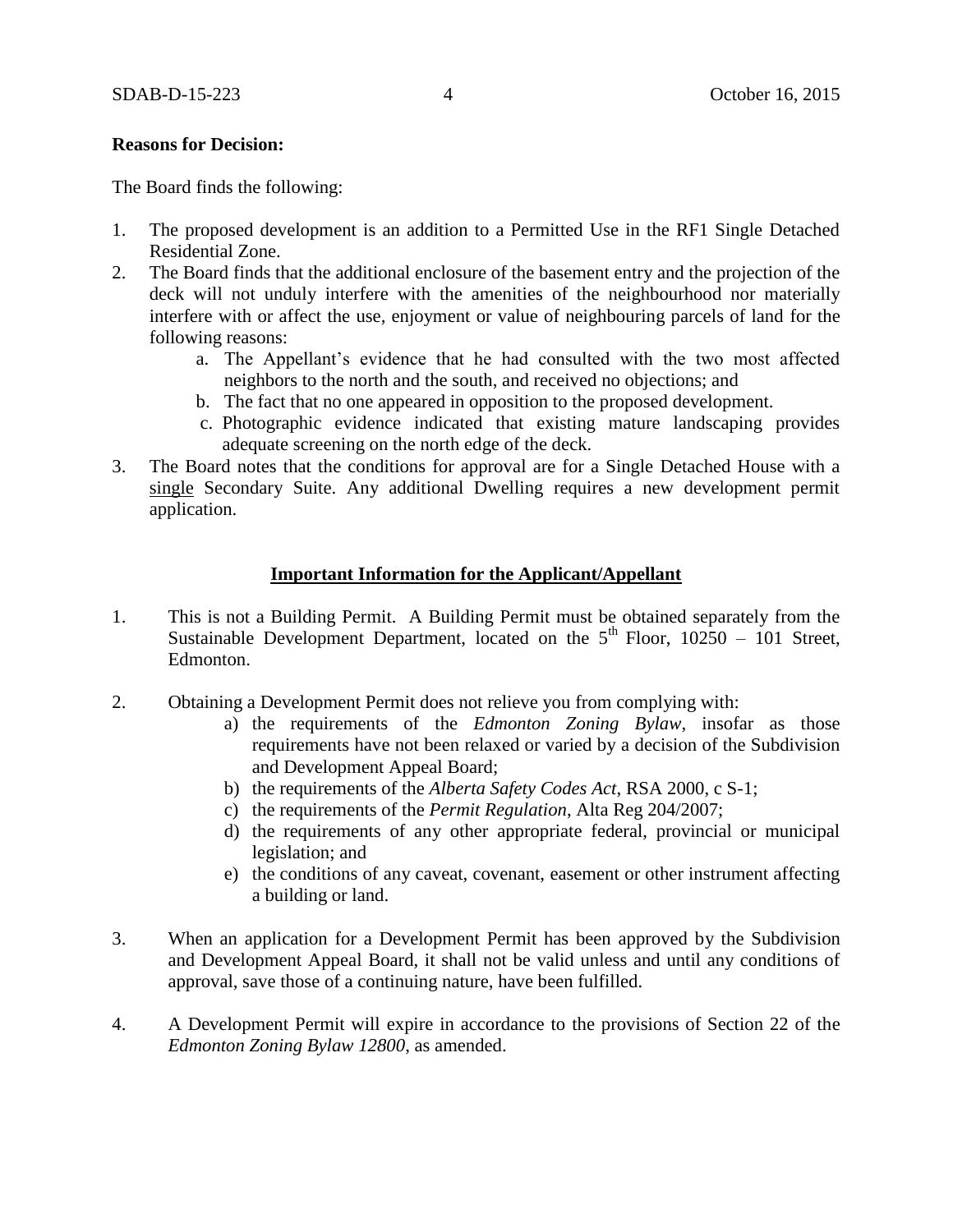- 5. This decision may be appealed to the Alberta Court of Appeal on a question of law or jurisdiction under Section 688 of the *Municipal Government Act*, RSA 2000, c M-26. If the Subdivision and Development Appeal Board is served with notice of an application for leave to appeal its decision, such notice shall operate to suspend the Development Permit.
- 6. When a decision on a Development Permit application has been rendered by the Subdivision and Development Appeal Board, the enforcement of that decision is carried out by the Sustainable Development Department, located on the 5th Floor, 10250 – 101 Street, Edmonton.

*NOTE: The City of Edmonton does not conduct independent environmental checks of land within the City. If you are concerned about the stability of this property for any purpose, you should conduct your own tests and reviews. The City of Edmonton, when issuing a development permit, makes no representations and offers no warranties as to the suitability of the property for any purpose or as to the presence or absence of any environmental contaminants on the property.*

> Noel Somerville, Presiding Officer Subdivision and Development Appeal Board

cc: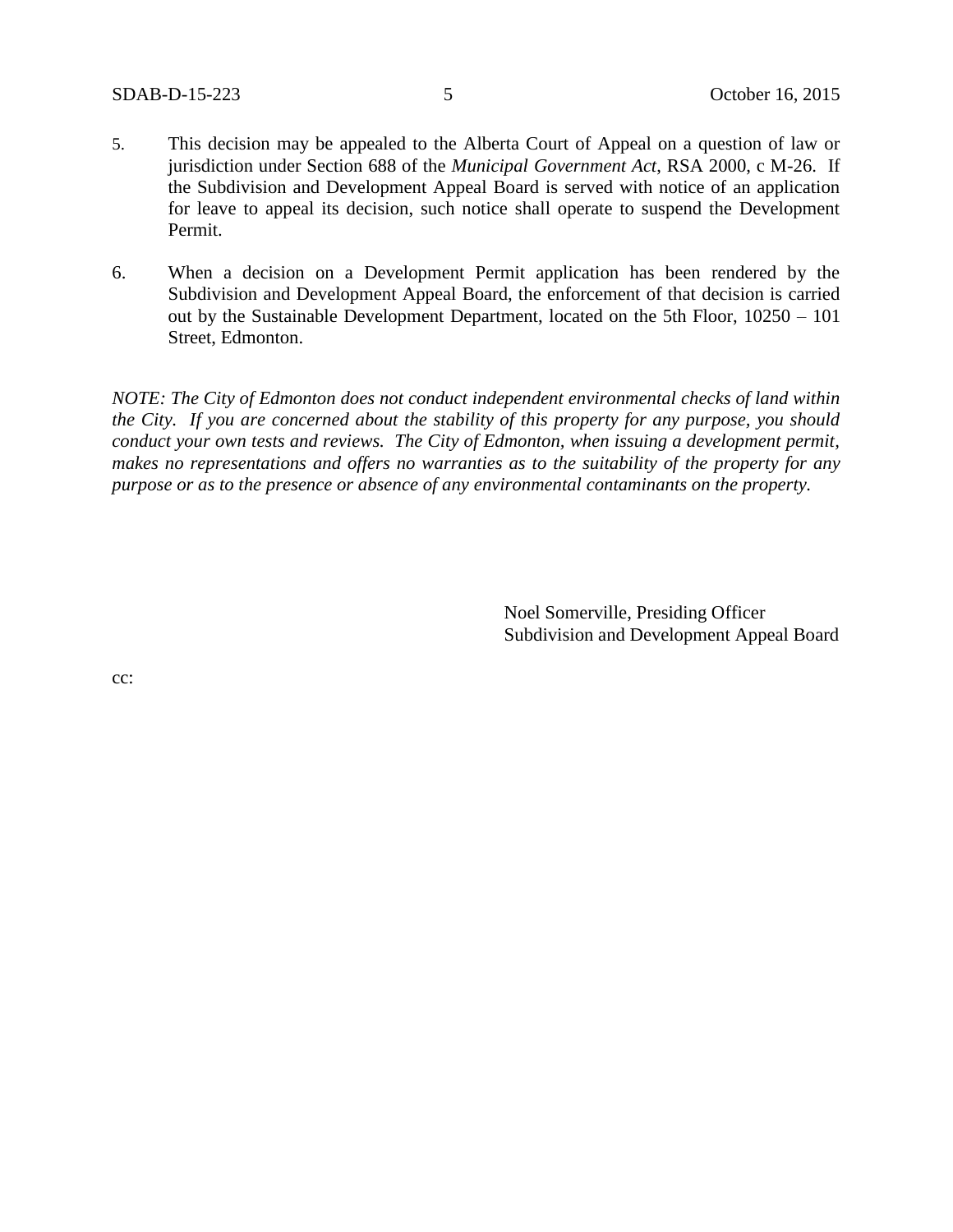# *Edmonton Subdivision and Development Appeal Board*

Churchill Building 10019 - 103 Avenue NW Edmonton, AB T5J 0G9 Phone: 780-496-6079 Fax: 780-577-3537 Email: sdab@edmonton.ca<br>Web: www.edmonton.ca Web: www.edmontonsdab.ca

Date: October 16, 2015 Project Number: 159575991-004 File Number: SDAB-D-15-223

## **Notice of Decision**

This appeal dated September 7, 2015, from the decision of the Development Authority for permission to:

Construct a Single Detached House with front veranda, side attached Garage, fireplace, rear covered deck (6.10m x 4.27m) and Basement development (Not to be used as an additional Dwelling)

on Plan 1621HW Blk 5 Lot 1, located at 8958 - Windsor Road NW, was heard by the Subdivision and Development Appeal Board on October 1, 2015.

## **Summary of Hearing:**

At the outset of the appeal hearing, the Presiding Officer confirmed with the parties in attendance that there was no opposition to the composition of the panel.

The appeal was filed on time, in accordance with Section 686 of the *Municipal Government Act*, RSA 2000, c M-26.

The Board heard an appeal of the decision of the Development Authority to approve an application to construct a Single Detached House with front veranda, side attached Garage, fireplace, rear covered deck (6.10m x 4.27m) and Basement development (Not to be used as an additional Dwelling) located at 8958 Windsor Road NW. The subject site is zoned RF1 Single Detached Residential Zone and is located within the Mature Neighbourhood Overlay.

The development permit application was approved, subject to conditions, and with a variance granted in the minimum required rear setback to the proposed covered deck. The approved application was subsequently appealed by a neighbouring property owner.

Prior to the hearing the following information was provided to the Board, copies of which are on file:

- A Submission from legal counsel for the Respondent, Mr. K. Wakefield of Dentons Canada LLP;
- A copy of the Development Officer's written submission dated September 24, 2015;
- The Development Permit application information;
- Photos submitted online by the Appellant on September 30, 2015;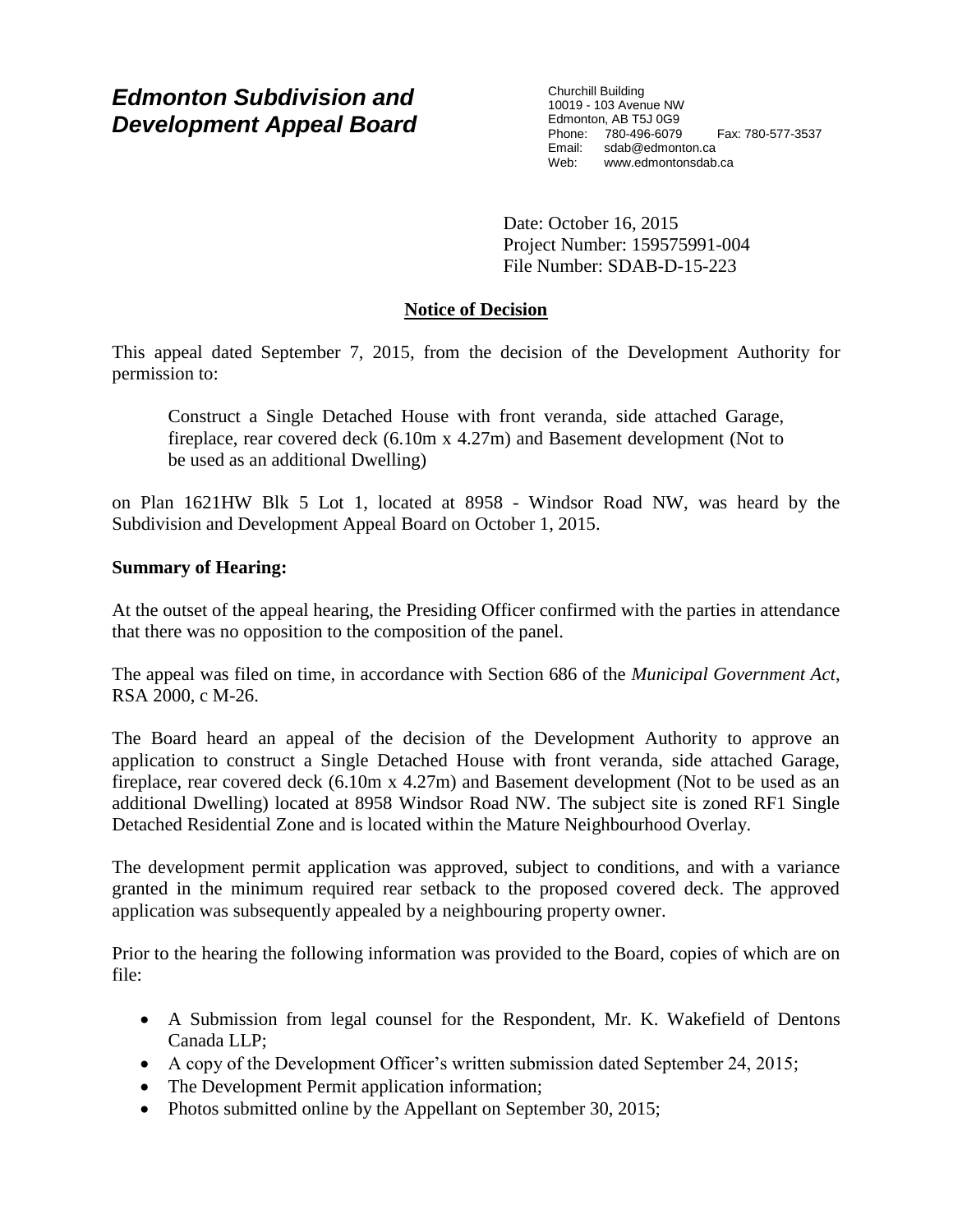- An e-mail from the President of the Windsor Park Community League dated August 19, 2015; and
- A letter from the Windsor Park Community League dated September 30, 2015.

The Board heard from the Appellant, Mr. A. Derocher, who provided the following information. He was accompanied by Ms. K. Pontus.

1. The Appellant read from a written document which has been entered into the record and marked Exhibit "A".

Mr. Derocher provided the following responses to questions:

- 1. Their Garage in Tab 12 of the Respondent's submission is incorrectly depicted as their Garage is not directly in line with the west wall of the house.
- 2. Tab 2 of the Respondent's submission illustrates the anomaly in the sun study.
- 3. The Appellants have a garden between the Garage and the house where they spend a large part of the summer growing season. The Respondent's covered deck will affect the sunlight on their property in the early morning, which is the time they are most in their back and side yards. Their garden extends to the back fence, along the lane, and is already limited in sunlight.
- 4. They welcome the redevelopment of the subject property and their only issue is with respect to the covered deck. Had the deck been uncovered they would have no issue and would not have appealed. The covered deck adds to the overall massing effect.
- 5. When the Appellants redevelop their property the massing effect of the subject property will impact their lands to a greater affect.
- 6. They were never approached by either the Community League or the Developer.
- 7. They acknowledged that the Respondents had revised their original plans and those revisions were before the Board.
- **8.** Their more affected neighbour to the east of the subject property as well as the Community League support the development with the revisions.

The Board heard from Ms. F. Hamilton, representing the City of Edmonton Sustainable Development Department who provided the following responses to questions:

- 1. She confirmed that the plans under consideration were those that had been approved.
- 2. The covered deck is a totally open structure with a roof, a portion of which is flat to reduce the height.

The Board heard from Mr. K. Wakefield of Dentons Canada LLP, representing the Respondent, Plex Developments Ltd. He was accompanied by Mr. S. Fix of Renu Building Science and Ms. H. Paranych of Plex Developments Ltd.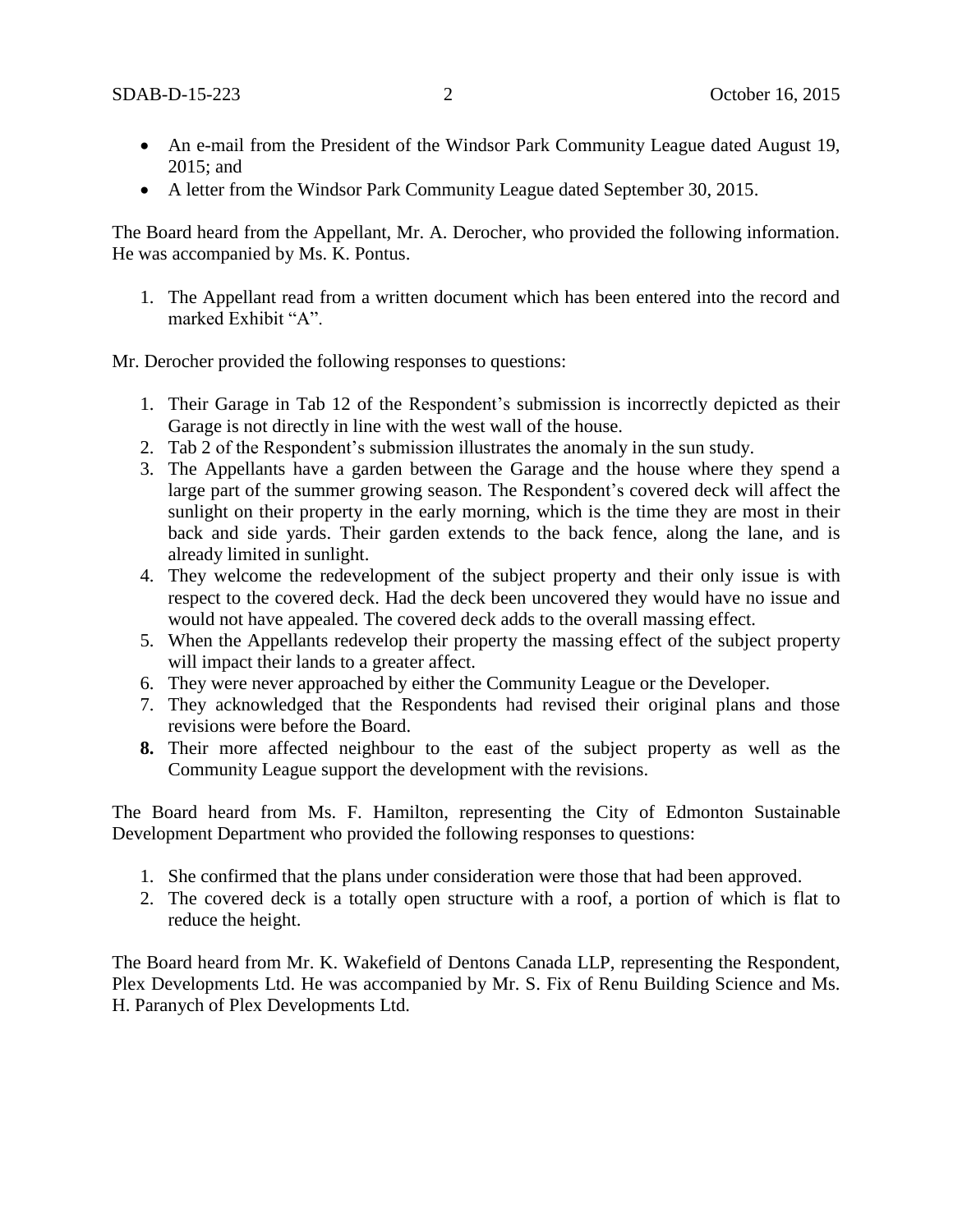Mr. Fix provided the following information:

- 1. He provided his background and a summary of his expertise in the subject of sun shadowing. He provided an updated version of the documents under Tab 12 of Mr. Wakefield's submission which were marked Exhibit "B".
- 2. The diagrams in Exhibit "B" show the incremental sun shadowing effect from the proposed development onto the Appellant's property. The most affected time of the sun shadowing is in the early morning.
- 3. The outlined orange area on the diagrams show the actual place on the property where shadowing will affect the Appellant's property attributable to the covered deck.
- 4. In conclusion he advised that the covered deck should cause solar shading on the Appellant's property for 15 to 30 minutes directly following sunrise from September 20 to October 10 and from March 1 to March 15.

Ms. Paranych of Plex Developments Ltd. provided the following information:

- 1. She is the owner of Plex Developments Ltd, the owner / developer of the subject site.
- 2. She provided information on the consultation process (outlined in Tabs 4 and 7) which contains a summary of attempts to contact the Appellants and consult with them about new development.
- 3. She was able to contact Ms. S. Nyland, who owns the property to the East as well as the Community League. Several modifications were made to the plans to satisfy both the concerns of Ms. Nyland and the Community League.
- 4. Tab 6 outlines the community consultation process and contains letters of support from surrounding neighbours.
- 5. This development has an attached Garage and the development is not oversized, is under the maximum allowed Site Coverage and under the maximum allowed Height. Only a slight variance is required to allow for the intrusion of the covered deck into the Rear Setback. If there were a separate attached Garage there would be greater sun shadowing to the west.
- 6. She directed the Board to Tab 9 that identified groups of trees on neighbouring properties that, in her opinion, would cause more shadowing on the Appellant's property than the proposed covered deck.
- 7. She described a six foot fence running along the west side along the lane and stated they would plant trees to soften the impact of the house on the alley.
- 8. There is a jog in the foundation shown on the Real Property Report and this is the area in which the rear covered deck would be placed. A person standing on the covered deck would not have a clear view of adjacent properties.
- 9. She referred to Tab 3 which shows there is no second storey on the northwest corner of the development. This provides a variation in roof lines, sensitivity to the massing effect and reduces sun shadow. Her Company made much effort in this project's design to fit into the community and have as low an impact as possible on neighbouring properties.
- 10. Through consultation attempts they did meet with the Derochers and the future property owners on Sept. 15, 2015, and outlined their plan.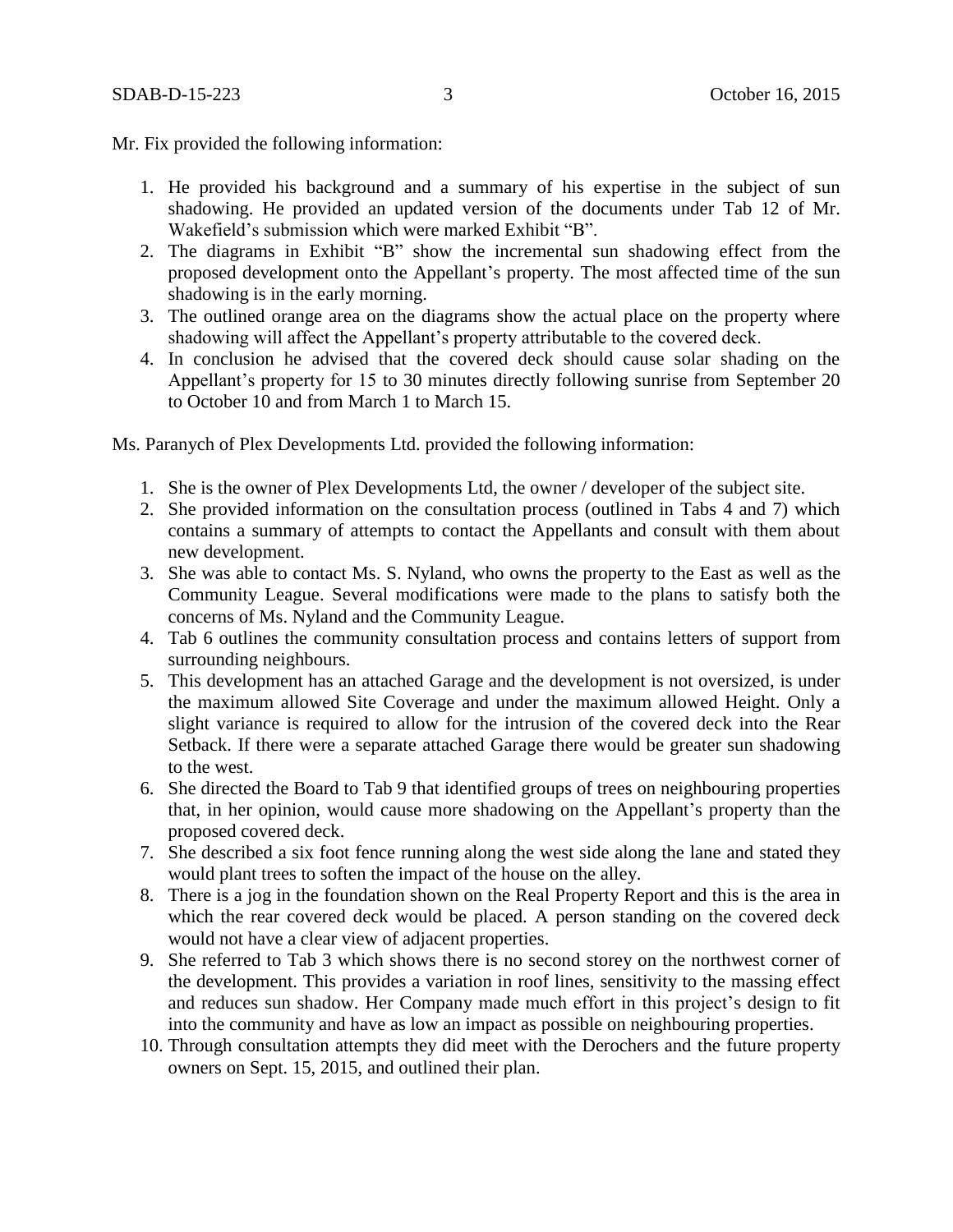- 11. Tab 10 shows other developments in the Windsor Park area and shows that it is not uncommon to have a new development of this size next to existing bungalows.
- 12. Tab 11 contains a map that outlines newly constructed developments as well and those currently under construction within the Windsor Park Community.

Ms. Paranych provided the following responses to questions:

- 1. She confirmed the sun shadow report provided to this Board was the accurate one.
- Mr. K. Wakefield summed up the Respondent's presentation as follows:
	- 1. He provided a summary of his briefing materials that were not previously covered by Mr. Fix or Ms. Paranych.
	- 2. As this property has two lanes, they were able to enter from the side lane and therefore provide an attached garage. This allowed the front of the building to have a more traditional look.
	- 3. He provided a copy of the Mature Neighbourhood Overlay and identified the requirements under Section 52 of the *Edmonton Zoning Bylaw*. The only reason this was before the Board was because of the variance required for the cover over the rear deck.
	- 4. He referred to previous decisions of the Board that he likened to the proposed development in which minor variances were granted, although he understands this Board is not bound by previous decisions.
	- 5. He reviewed the effects caused by sun shadowing and noted this effect on a non-growth time of year is not substantial.

The Board heard from Mr. J. Collier, who spoke on behalf of Ms. S. Nyland, the most affected property owner immediately to the east of the subject property. He provided the following information:

1. He confirmed that the drawings submitted to the Board reflect what was agreed to between Ms. Nyland and Plex Developments Ltd.

In rebuttal Mr. Derocher made the following points:

1. Although it was not a large portion of his property that was shaded the effect was large and took away 35 days of the year when they sit on the back deck of the house. This has the result of removing 8 to 10 percent of their sun per annum.

#### **Decision:**

The appeal is DENIED and the decision of the Development Authority is CONFIRMED. The development is GRANTED as approved by the Development Authority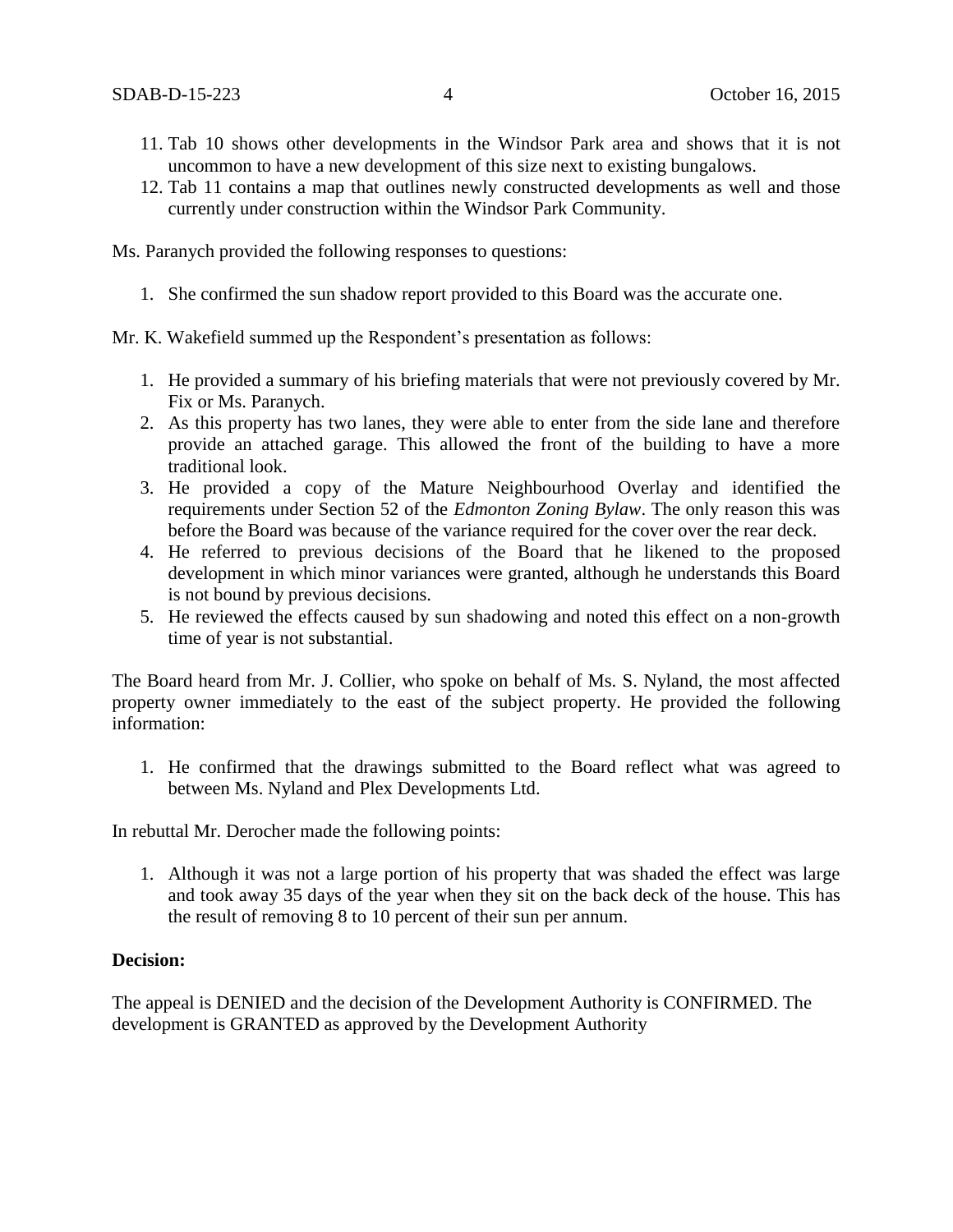In granting the development the following variance to the *Edmonton Zoning Bylaw* is allowed:

1. Section 814.3(5) requires a 40% Rear Setback (18.28 metres). This requirement is reduced to permit a Rear Setback of 29.24% or 13.37 metres.

### **Reasons for Decision:**

The Board finds the following:

- 1. Single Detached Housing is a permitted Use in the RF1 Single Detached Residential Zone as per Section 110.2 of the *Edmonton Zoning Bylaw*.
- 2. It was confirmed to the Board by all parties that the plans were the correct ones and that the principal structure fully complies with all the regulations of the Edmonton Zoning Bylaw save for the variance granted. The variance before this Board was specific in nature as it dealt only with the covered rear deck (6.10 metres by 4.27 metres) in the rear yard.
- 3. The Board accepts the outcomes of the sun shadow study presented that clearly identified that there was very minimal impact on the Appellant's property at very limited times of the year.
- 4. The photographic evidence provided by both the Appellant and the Respondent shows significant trees, bushes and plantings on the Appellant's property that would further create its own shadow effect.
- 5. The Board also noted that the Appellant's property has what appears to be a six foot fence which would have some impact on the sun shadow effect created by the covered deck.
- 6. The Board notes the significant community consultation conducted by the Respondent. The Respondent, through direct consultation with the most affected neighbour to the East worked on changes to the plans to help mitigate her concerns. It should be noted that this neighbour provided both written approval and also appeared before the Board today to personally confirm she was satisfied with the proposed Development. There are also letters of support within the Respondent's presentation as a result of the Community Consultation.
- 7. The Board noted correspondence was received from the Community League in support of the variance.
- 8. The Board notes that part of the reason for the 40 percent Rear Setback requirement is to ensure future developments comply with parking requirements, to allow for secondary structures, and to ensure sufficient private Amenity Space. As there is no detached Garage, and the principal structure, save for the minor variance granted, fully complies with all Edmonton Zoning Bylaw regulations, the need for a full 40 percent Rear Setback is mitigated.
- 9. The Appellant identified that in his opinion a variance should not be granted as no unnecessary hardship is associated with the subject property, pursuant to Section 11.4 of the *Edmonton Zoning Bylaw*; however, this Board is not bound by that test in making its decision. Rather, the Board may make a decision in accordance with the test set out in Section 687(3)(d) of the *Municipal Government Act.*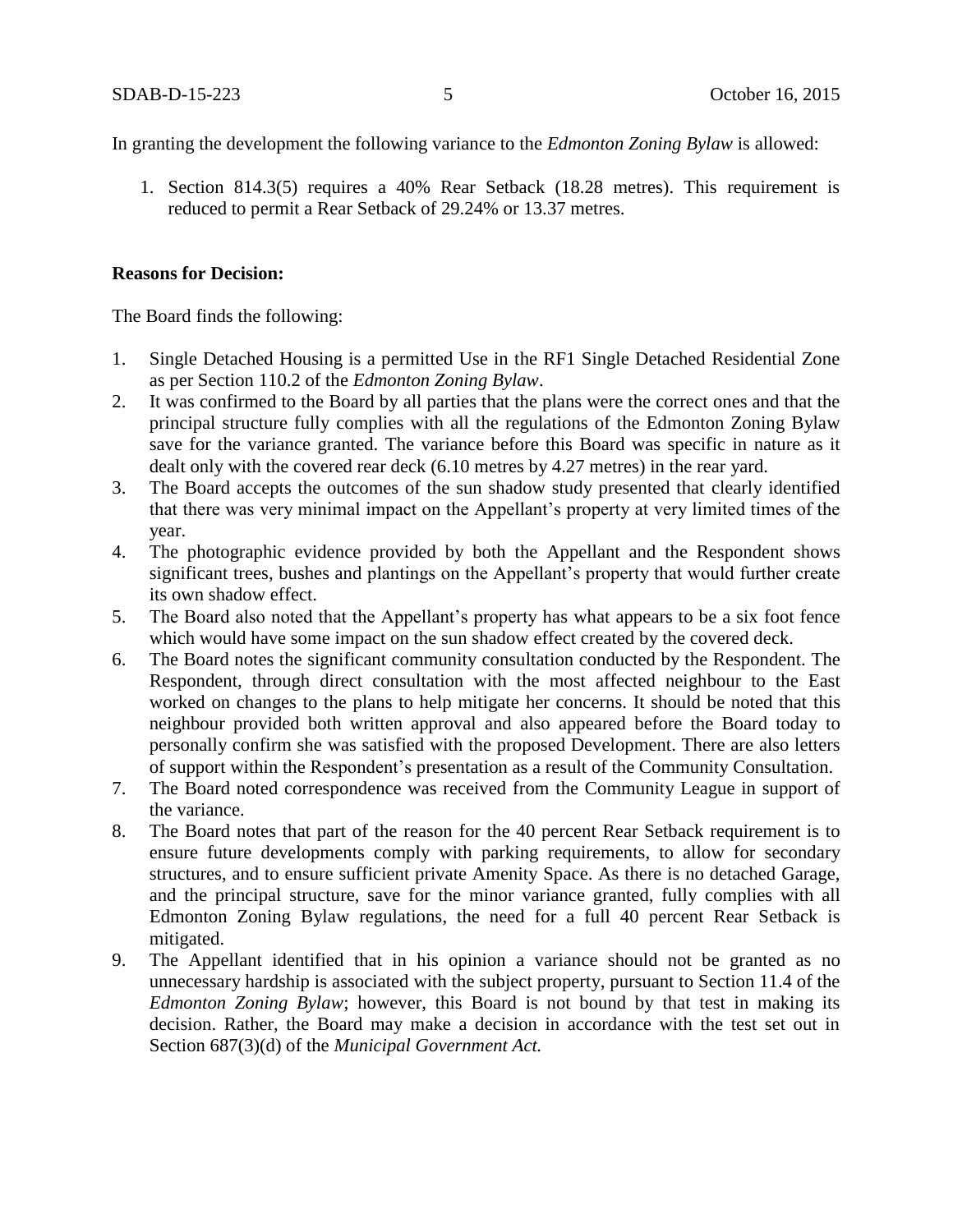10. The Board finds that the proposed development will not unduly interfere with the amenities of the neighbourhood nor materially interfere with or affect the use, enjoyment or value of neighbouring parcels of land.

### **Important Information for Applicant/Appellant**

- 1. This is not a Building Permit. A Building Permit must be obtained separately from the Sustainable Development Department, located on the  $5<sup>th</sup>$  Floor, 10250 – 101 Street, Edmonton.
- 2. Obtaining a Development Permit does not relieve you from complying with:
	- a) the requirements of the *Edmonton Zoning Bylaw*, insofar as those requirements have not been relaxed or varied by a decision of the Subdivision and Development Appeal Board;
	- b) the requirements of the *Alberta Safety Codes Act*, RSA 2000, c S-1;
	- c) the requirements of the *Permit Regulation*, Alta Reg 204/2007;
	- d) the requirements of any other appropriate federal, provincial or municipal legislation; and
	- e) the conditions of any caveat, covenant, easement or other instrument affecting a building or land.
- 3. When an application for a Development Permit has been approved by the Subdivision and Development Appeal Board, it shall not be valid unless and until any conditions of approval, save those of a continuing nature, have been fulfilled.
- 4. A Development Permit will expire in accordance to the provisions of Section 22 of the *Edmonton Zoning Bylaw 12800*, as amended.
- 5. This decision may be appealed to the Alberta Court of Appeal on a question of law or jurisdiction under Section 688 of the *Municipal Government Act*, RSA 2000, c M-26. If the Subdivision and Development Appeal Board is served with notice of an application for leave to appeal its decision, such notice shall operate to suspend the Development Permit.
- 6. When a decision on a Development Permit application has been rendered by the Subdivision and Development Appeal Board, the enforcement of that decision is carried out by the Sustainable Development Department, located on the 5th Floor, 10250 – 101 Street, Edm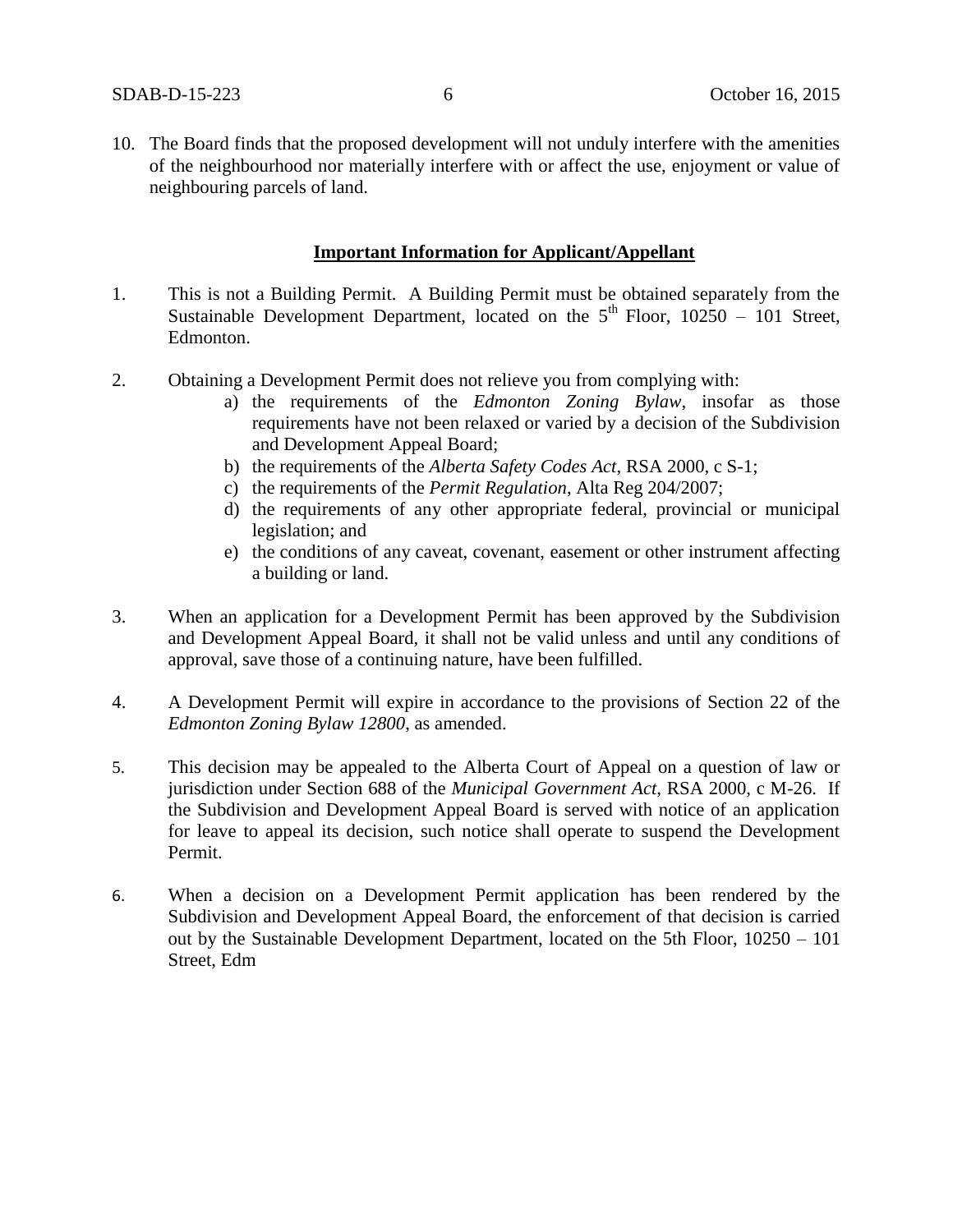*NOTE: The City of Edmonton does not conduct independent environmental checks of land within the City. If you are concerned about the stability of this property for any purpose, you should conduct your own tests and reviews. The City of Edmonton, when issuing a development permit, makes no representations and offers no warranties as to the suitability of the property for any purpose or as to the presence or absence of any environmental contaminants on the property.*

> Mr. V. Laberge, Presiding Officer Subdivision and Development Appeal Board

CC: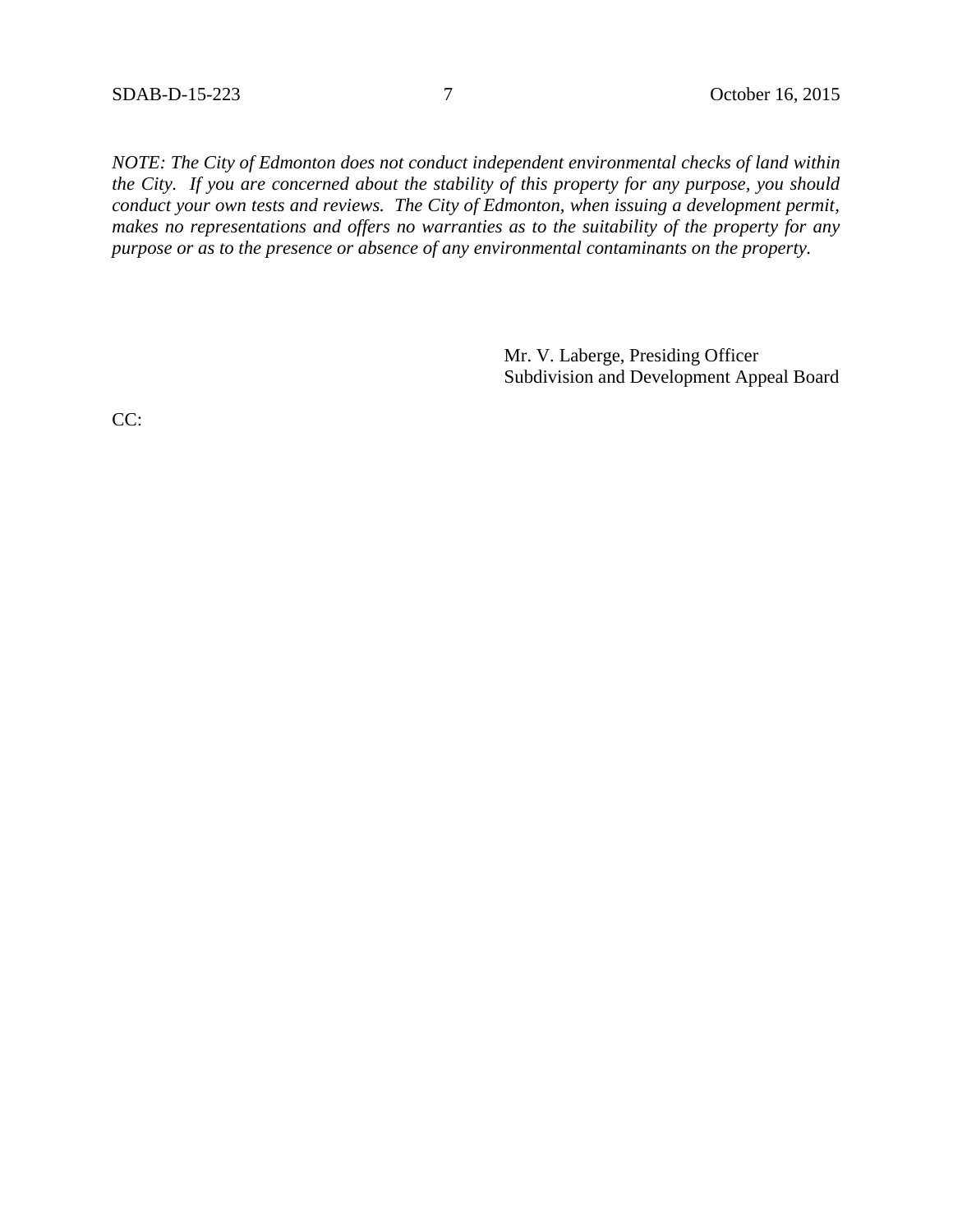# *Edmonton Subdivision and Development Appeal Board*

Churchill Building 10019 - 103 Avenue NW Edmonton, AB T5J 0G9 Phone: 780-496-6079 Fax: 780-577-3537 Email: sdab@edmonton.ca Web: www.edmontonsdab.ca

Date: October 16, 2015 Project Number: 144141223-003 File Number: SDAB-D-15-224

## **Notice of Decision**

This appeal dated September 4, 2015, from an Order of the Development Authority to:

Apply for a Development Permit or Dismantle and Remove the Accessory Building (to be complied with on or before September 4, 2015).

on Plan 2465MC Blk 9A Lot 75, located at 10330 - Lauder Avenue NW, was heard by the Subdivision and Development Appeal Board on October 1, 2015.

### **Summary of Hearing:**

At the outset of the appeal hearing, the Presiding Officer confirmed with the parties in attendance that there was no opposition to the composition of the panel.

The Presiding Officer first addressed the issue of jurisdiction and whether the appeal was filed within the allowable 14-day appeal period, pursuant to Section  $686(1)(a)(i)$  of the Municipal Government Act, RSA 2000, c. M-26 (the "MGA").

The Appellant, while providing a date, was unsure specifically and conclusively whether he did receive the decision on that day.

The Board heard from the Development Officer who referred to Section 23(1)(a) of the *Interpretation Act*, RSA 2000, c I-8, which presumes that "unless the contrary is proved... service shall be presumed to be effected 7 days from the date of mailing if the document is mailed in Alberta to an address in Alberta". The Development Officer confirmed to this Board that the notice was mailed on August 17, 2015, therefore it was presumed to be served on August 24, 2015. This appeal was filed on September 4, 2015, and falls within the 14 days appeal filing period as prescribed under Section 686(1)(a)(i) of the MGA.

The Board therefore assumes jurisdiction.

The Board heard an appeal of the decision of the Development Authority to issue an Order to Apply for a Development Permit or Dismantle and Remove the Accessory Building located at 10330 Lauder Avenue NW. The Order is to be complied with by September 4, 2015. The subject site is zoned RF5 Row Housing Zone and is within the Mature Neighbourhood Overlay.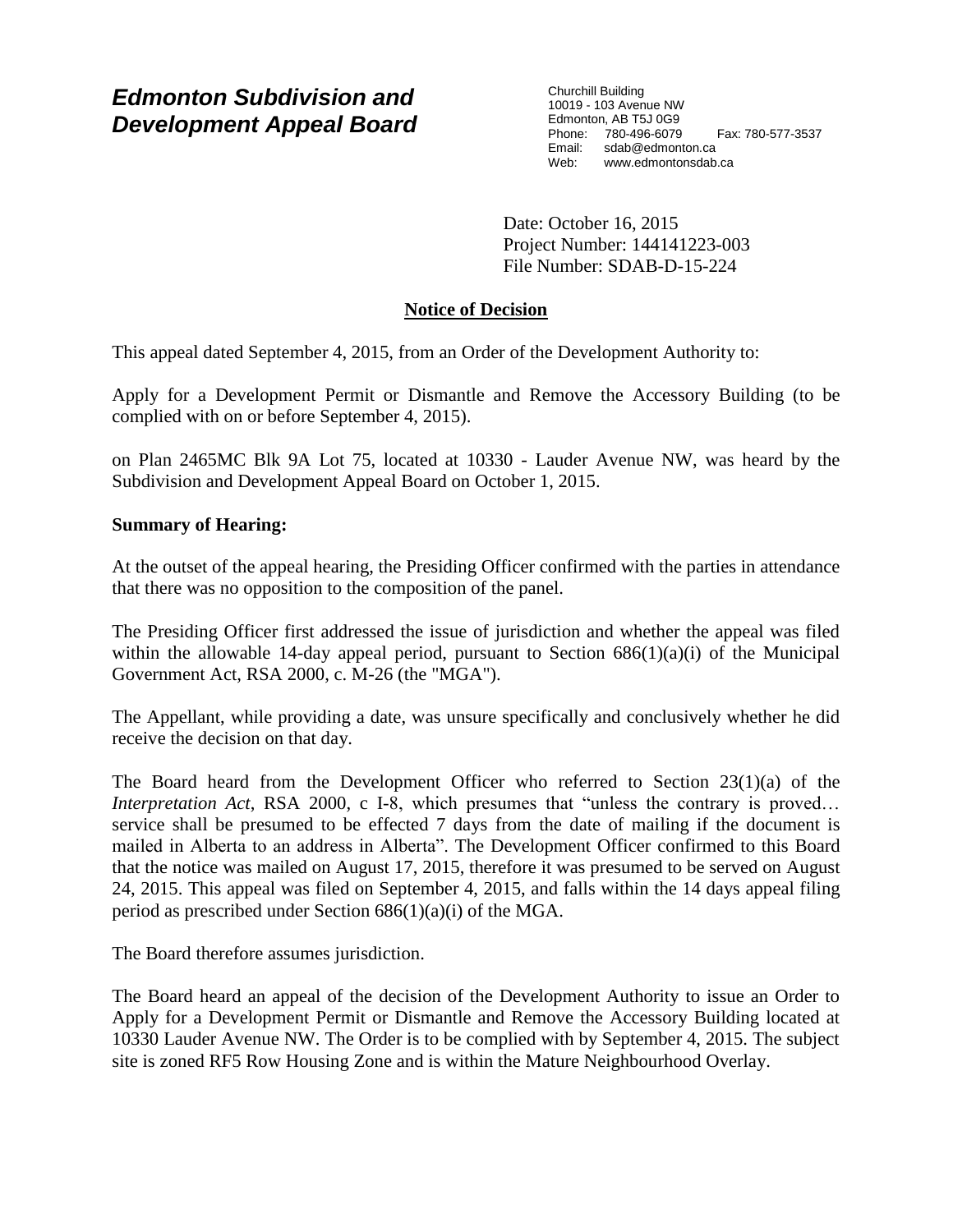Prior to the hearing the following information was provided to the Board, copies of which are on file:

- 1. A written submission received with the Appellant's original appeal; and
- 2. A written submission from the Development Officer received on September 18, 2015.

The Board heard from Mr. L. Onyschuk, representing the Appellant, Ms. F. Fernandez, who provided the following information:

- 1. He had requested City Staff to advise what was needed to comply with the Bylaw. He was told he had to remove the centre structure to which he contended that the three structures (two sheds and the centre structure between the two) were not attached. It is his opinion that there is a separation between the centre structure and both of the previously existing sheds.
- 2. One of the sheds is approximately 96 square feet and the other existing shed is 104 square feet. Even with centre section added it does not exceed the maximum allowed area of 107 square feet (10 square metres).
- 3. When he had requested information from the City, he had been told that two sheds could abut each other and would still be considered individual structures, not one structure.
- 4. When City officials had visited the Site they had agreed that a separation did exist between the existing sheds and the centre section.
- 5. He reviewed a set of 12 pictures which were projected on the screen (marked Exhibit "A"). Light showing through between the existing shed and the back wall of the centre structure indicated they were in fact separate structures.
- 6. Efforts to communicate with the City on the development had been unsuccessful.
- 7. The connection between the two original sheds was constructed as a result of landscaping work that was being undertaken. The section between the sheds was being used for the storage of materials that had previously been strewn in his yard and covered with tarps. He was told that it was unacceptable to leave these materials in his yard. He therefore built a more permanent connection between the two sheds so that the materials could be stored within the center section.
- 8. In negotiating with the City he had offered to remove the centre section if the two \$400.00 tickets were withdrawn. The City had offered to withdraw one of the tickets but not the other.

Mr. Onyschuk provided the following responses to questions:

- 1. He felt there were no compliance issues with the sheds.
- 2. The shed was not the reason that the fence was falling over.
- 3. The smaller of the two original sheds and the connecting portion did share a foundation but he felt this was not relevant as they are separate structures.
- 4. He conceded that the original shed towards the back of the property does share a wall with the centre section.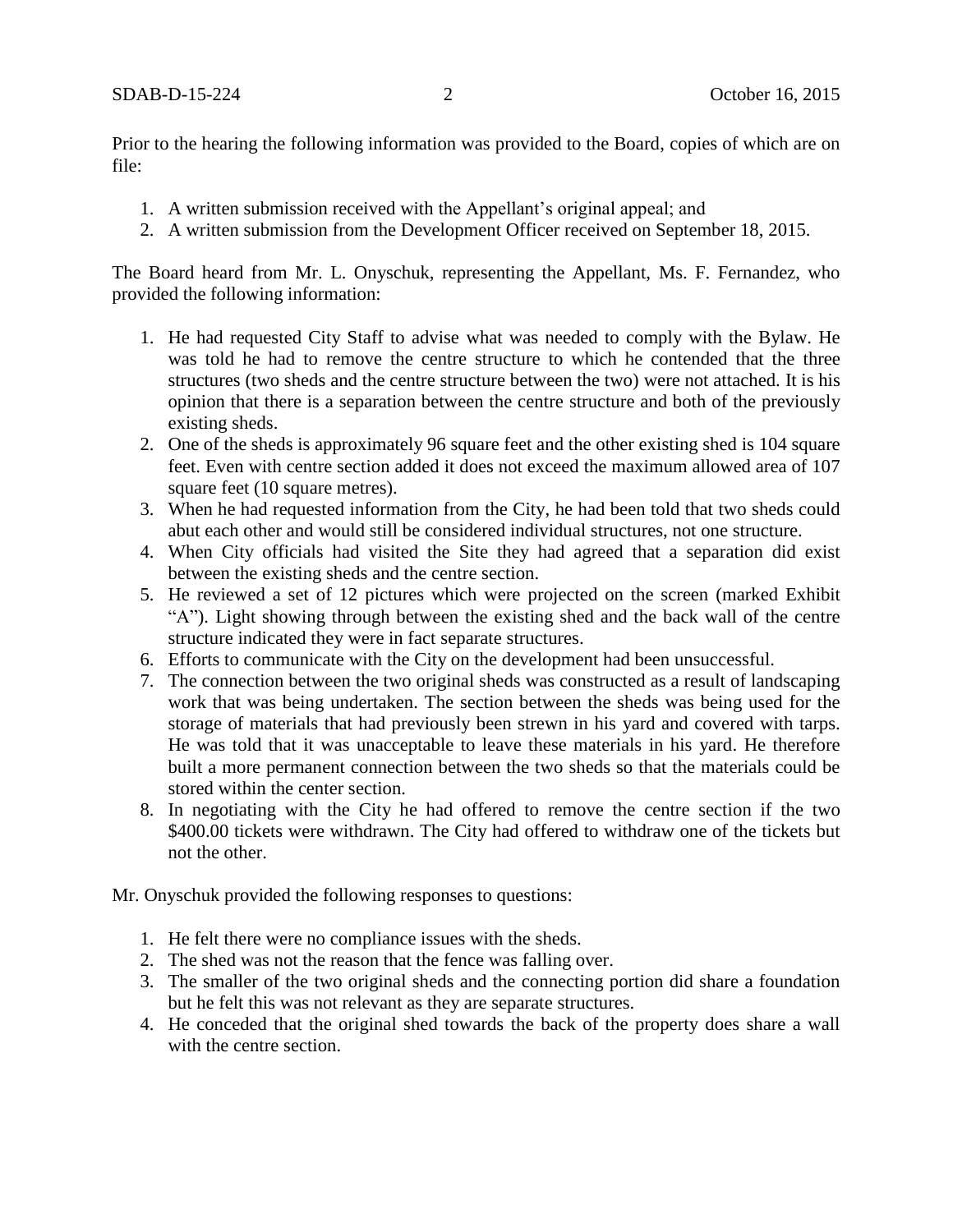The Board heard from Mr. J. Young, and Mr. J. Hogberg, representing the City of Edmonton Sustainable Development Department, who provided the following information:

- 1. Mr. Hogberg went through a time line with respect to this matter which is set out on Page 2 of his written submission.
- 2. On May 27, 2015, he responded to a call regarding an adjacent property and noticed the shed in the Appellant's yard. It had attracted his notice because he felt that the sheds were connected to make one shed and would require a Development Permit. He sent a violation notice
- 3. He checked the file management system and saw records from another Development Officer when the sheds on the Appellant's property were separated.
- 4. He was called by the Appellant, after he sent the violation notice and they discussed various options. He advised Mr. Onyschuk that the middle portion had to be removed but he did not recall stating that the materials would have to be moved off of the site.
- 5. On June 18, 2015, Mr. Onyschuk asked for an extension to remove the middle portion of the shed. This extension was not granted because it was a day after the three weeks compliance period had passed.
- 6. A July 10, 2015 inspection showed the structure was still standing, so Mr. Hogberg issued a Notice of Entry which was exercised on July 14, 2015. The shed was still in an illegal state and he took photo evidence.
- 7. On July 17, 2015, both Mr. Young and Mr. Hogberg attended the site and measured the total area of the shed to be 19.9 square metres.
- 8. On July 20, 2015, two tickets were issued to the Appellant. Mr. Hogberg noted this was 2 months after the violation notice had been sent.
- 9. Nearly a month later on August 14, 2015, Mr. Hogberg attended the site and noticed a small separation in the shed, but the rear of the shed remained attached and he prepared the Order under the MGA, which was mailed to the Appellant on August 17, 2015.
- 10. Mr. Hogberg pointed out that there had been six inspections since May 2015.
- 11. Mr. Young acknowledged that the Appellant had spoken with a number of City of Edmonton employees, and he felt confident the Appellant had received consistent information and advice.
- 12. He acknowledged the separation at the front of the structure but pointed out that the structure shares the same common wall and roof line at the back of the shed. If the Appellant were to apply for a Development Permit, the structure would be treated as one building and not as multiple sheds.
- 13. Mr. Hogberg acknowledged that the *Edmonton Zoning Bylaw* does not have specific separation requirements for accessory buildings. He stated that in this case the existence of common walls and the massing effect of the entire structure led him to conclude that the two sheds and center section comprised of one structure.

They provided the following responses to questions:

1. If the center section was removed, the remaining sheds would be compliant with the *Edmonton Zoning Bylaw*. These sheds would also appear to be compliant regarding Setback requirements but he could not be totally certain without a survey.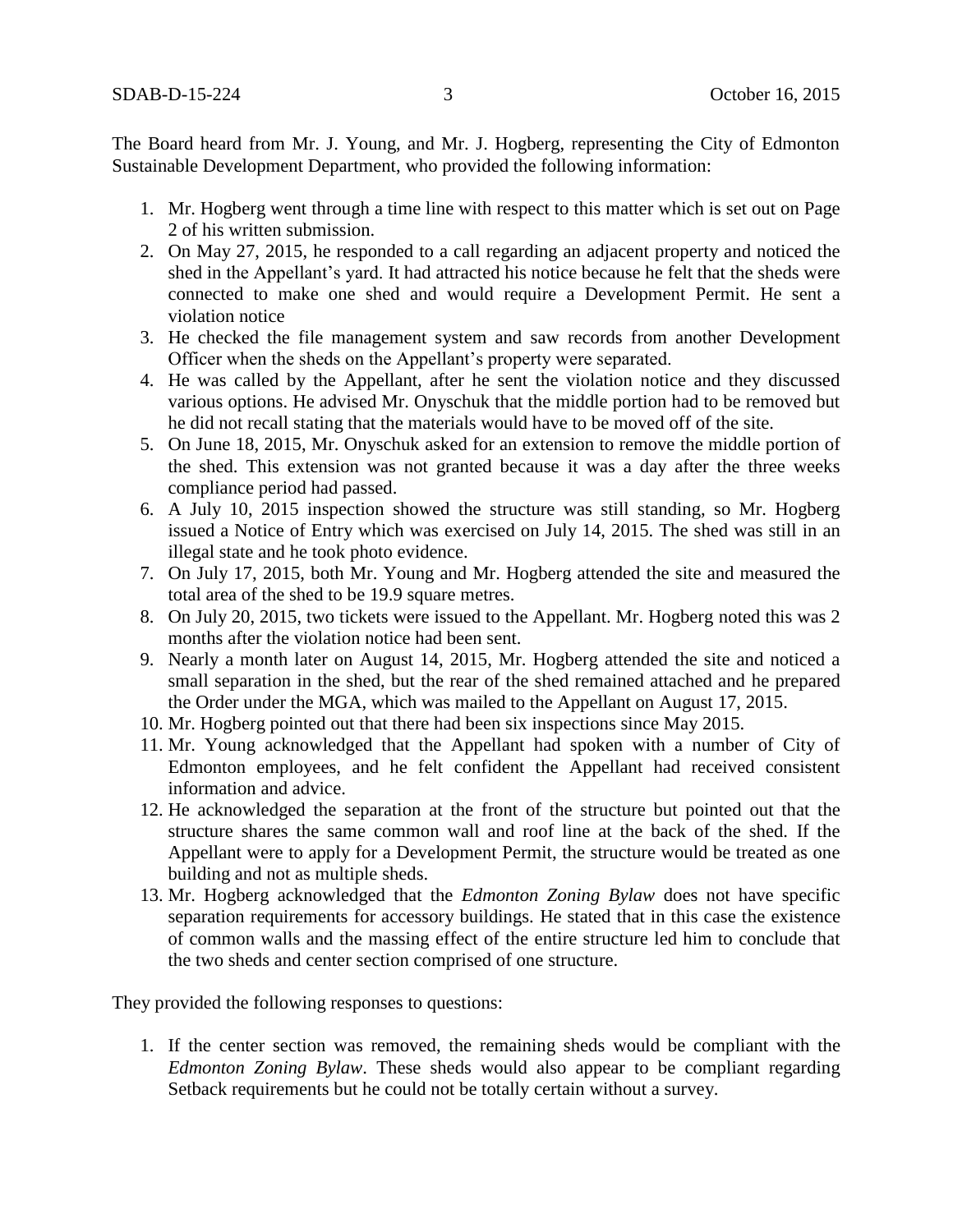- 2. The matter of the unfinished nature of the shed would be addressed at the time of Development Permit application.
- 3. Mr. Young felt the sheds do not share a common foundation.
- 4. The sheds could abut one another if the total floor area did not exceed 10 square metres, and if the sheds were distinct from each other in terms of being able to tell one from the other. The massing effect of the sheds should be considered.

Mr. Onyschuk made the following points in rebuttal:

- 1. He had been instructed to remove the centre section from the property.
- 2. It was his position that the two existing sheds and the connecting section were all separate structures, all of which were less than the area that required a permit.
- 3. He noted there is nothing in the Edmonton Zoning Bylaw that stipulates minimum separation space between shed structures.
- 4. The measurements taken by the two City officials varied from each other and were different than his measurements.
- 5. He was left with no option but to appeal to get an accurate and consistent answer to his questions.

#### **Decision:**

The Appeal is denied and the Order to Comply is upheld, subject to the following CONDITIONS:

1. The Order is to be complied with by October 30, 2015.

#### **Reasons for Decision:**

The Board finds the following:

- 1. The Board accepts the authority of the Development Officer to issue the Order being appealed pursuant to Section 210(1) of the MGA.
- 2. The Board accepts the results of the investigations undertaken by the Development Officers as identified in their written submissions.
- 3. By the Appellant's own admission, the center portion shares one wall with one of the two sheds.
- 4. Based on the photographic evidence provided by both the Development Officer and the Appellant, the Board has determined that it is one accessory structure as opposed to three accessory structures; therefore the Board supports the Order to Comply and gives the Appellant 14 days to comply with the Order.
- 5. While the Appellant submitted that there is a defined separation distance between the sheds, the Board has deemed these particular accessory buildings to be one as they appear visually to be one building.
- 6. The Appellant indicated on several occasions within his presentation that he is prepared to remove the center section in question.